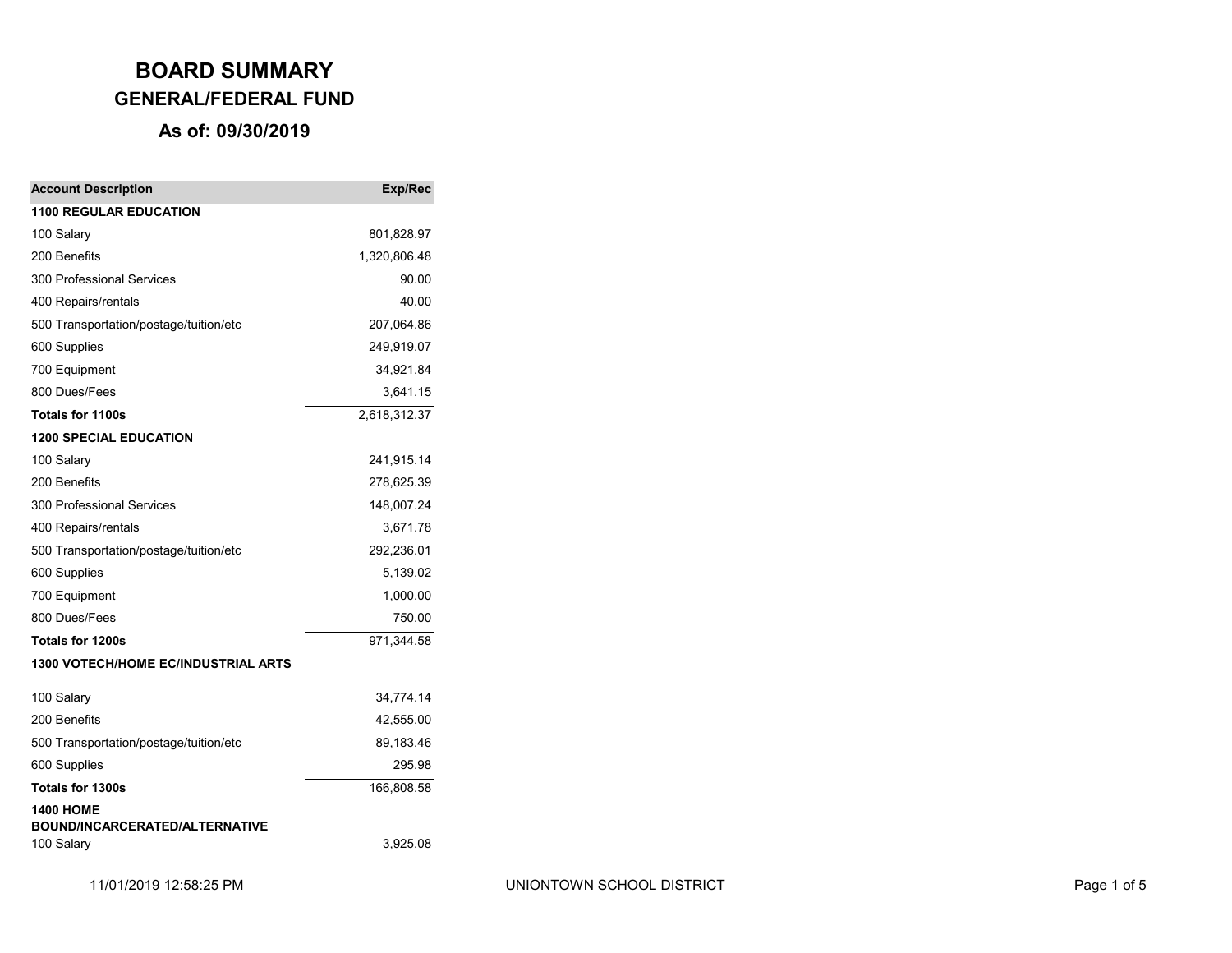| 200 Benefits                           | 3,594.06   |
|----------------------------------------|------------|
| 500 Transportation/postage/tuition/etc | 2,361.63   |
| Totals for 1400s                       | 9,880.77   |
| <b>1500 NONPUBLIC SCHOOL PGM</b>       |            |
| 300 Professional Services              | 14,427.73  |
| Totals for 1500s                       | 14,427.73  |
| <b>1800 PreK</b>                       |            |
| 800 Dues/Fees                          | 33,167.68  |
| <b>Totals for 1800s</b>                | 33,167.68  |
| <b>2100 GUIDANCE/PSYCHOLOGIST</b>      |            |
| 100 Salary                             | 88,829.71  |
| 200 Benefits                           | 93,915.91  |
| 300 Professional Services              | 3,854.50   |
| 400 Repairs/rentals                    | 137.63     |
| 500 Transportation/postage/tuition/etc | 0.00       |
| 600 Supplies                           | 0.00       |
| Totals for 2100s                       | 186,737.75 |
| 2200 LIBRARY/CURRICULUM/BOARD/TAX      |            |
| 100 Salary                             | 49,974.02  |
| 200 Benefits                           | 63,491.52  |
| 300 Professional Services              | 28,977.61  |
| 400 Repairs/rentals                    | 420.70     |
| 500 Transportation/postage/tuition/etc | 0.00       |
| 600 Supplies                           | 9,952.03   |
| Totals for 2200s                       | 152,815.88 |
| <b>2300 SUPERINTENDENT/PRINCIPALS</b>  |            |
| 100 Salary                             | 245,085.31 |
| 200 Benefits                           | 186,202.01 |
| 300 Professional Services              | 76,341.31  |
| 400 Repairs/rentals                    | 14,719.26  |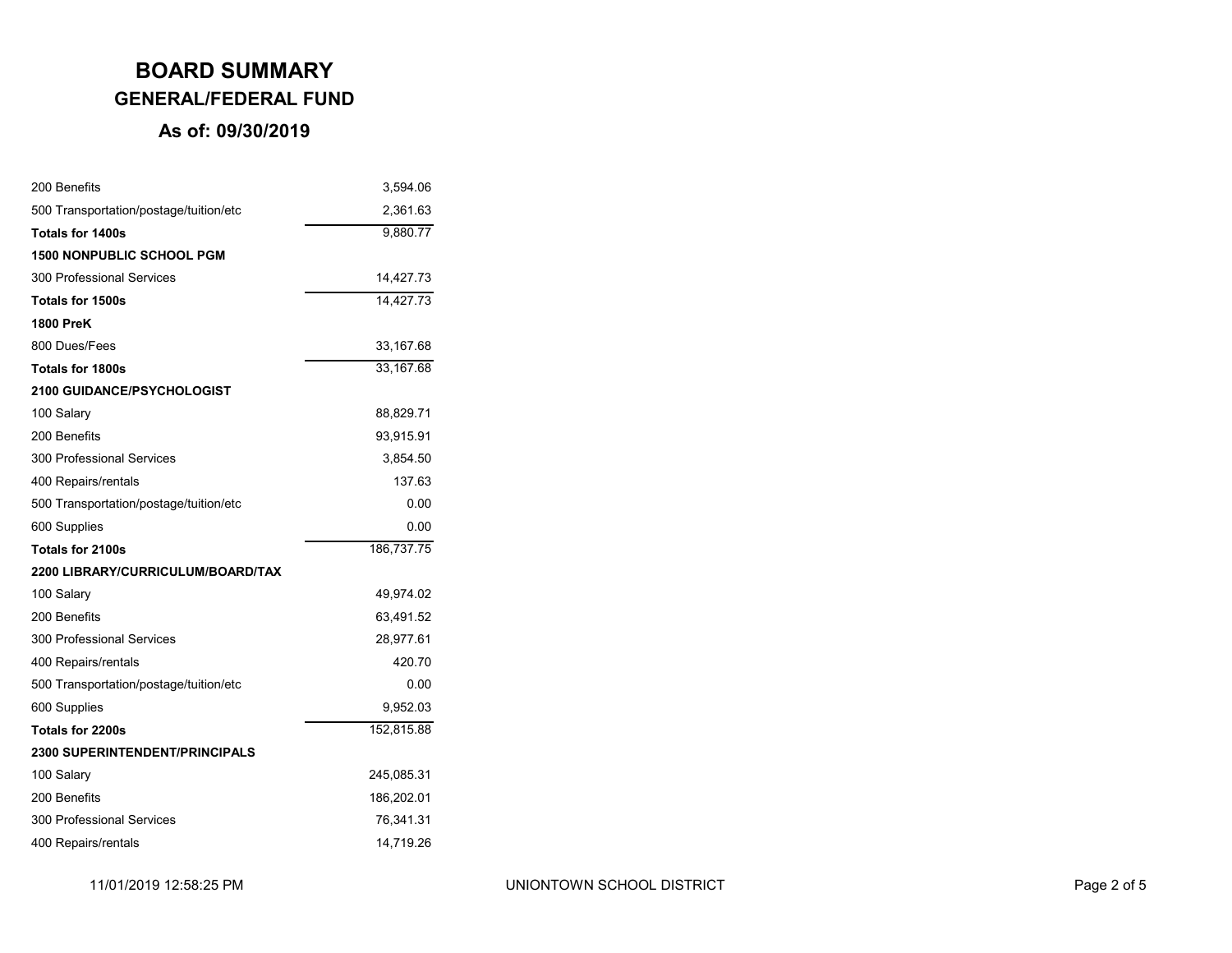| 500 Transportation/postage/tuition/etc       | 4,325.78   |
|----------------------------------------------|------------|
| 600 Supplies                                 | 4,433.54   |
| 800 Dues/Fees                                | 7,914.00   |
| Totals for 2300s                             | 539,021.21 |
| <b>2400 NURSES/PHYSICIAN/DENTAL</b>          |            |
| 100 Salary                                   | 17,961.86  |
| 200 Benefits                                 | 35,370.17  |
| 300 Professional Services                    | 21,819.95  |
| 400 Repairs/rentals                          | 0.00       |
| 500 Transportation/postage/tuition/etc       | 2.32       |
| 600 Supplies                                 | 5,991.05   |
| 700 Equipment                                | 2,226.90   |
| Totals for 2400s                             | 83,372.25  |
| <b>2500 BUSINESS OFFICE</b>                  |            |
| 100 Salary                                   | 41,195.04  |
| 200 Benefits                                 | 31,938.78  |
| 300 Professional Services                    | 280.00     |
| 400 Repairs/rentals                          | 1,868.97   |
| 500 Transportation/postage/tuition/etc       | 1,016.30   |
| 600 Supplies                                 | 1,006.41   |
| 800 Dues/Fees                                | 2,827.39   |
| Totals for 2500s                             | 80,132.89  |
| <b>2600 BUILDINGS &amp; GROUNDS/SECURITY</b> |            |
| 100 Salary                                   | 409,349.13 |
| 200 Benefits                                 | 343,832.98 |
| 300 Professional Services                    | 59.00      |
| 400 Repairs/rentals                          | 214,947.29 |
| 500 Transportation/postage/tuition/etc       | 92,694.52  |
| 600 Supplies                                 | 32,795.23  |
| 700 Equipment                                | 0.00       |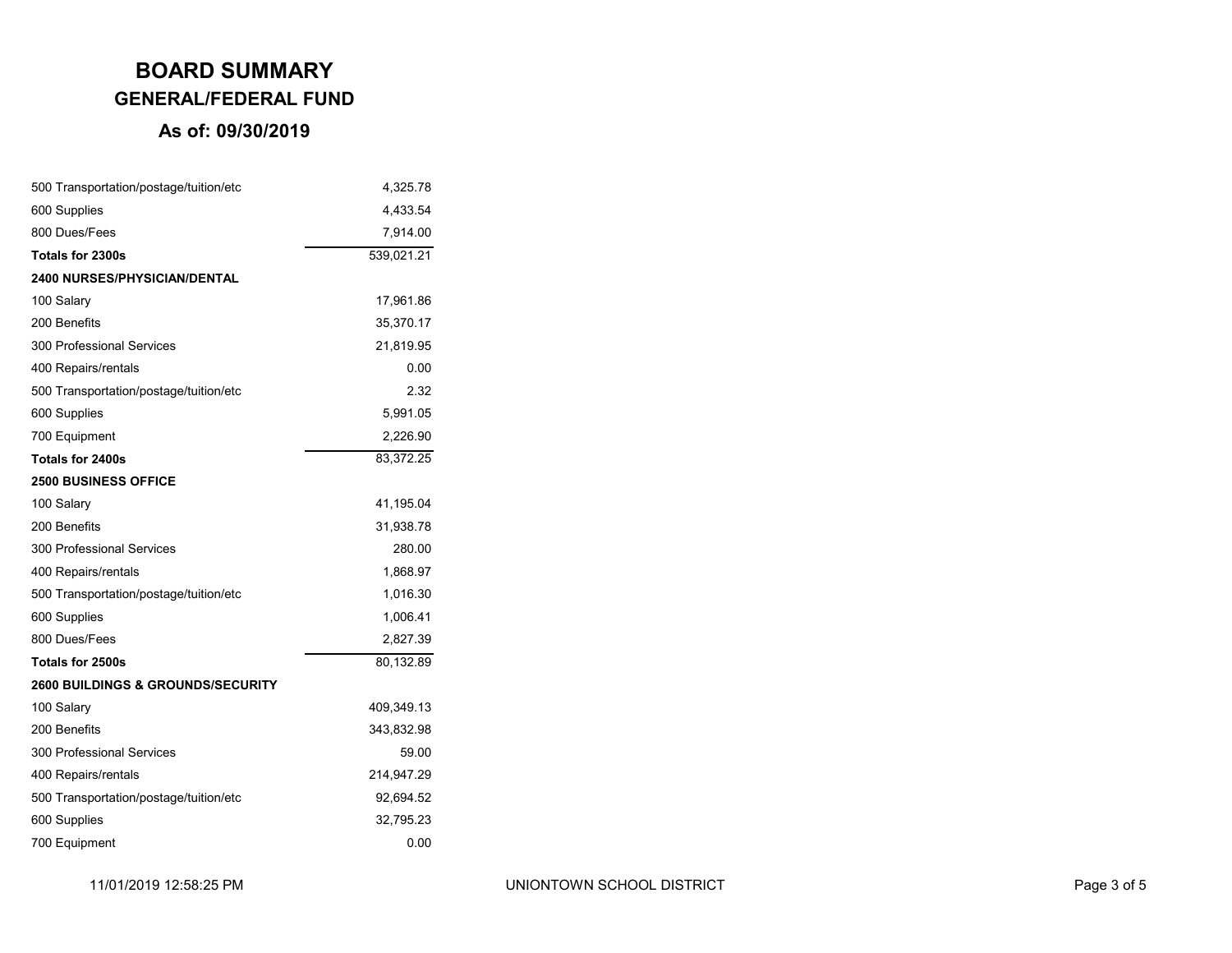| 800 Dues/Fees                          | 697.34       |
|----------------------------------------|--------------|
| Totals for 2600s                       | 1,094,375.49 |
| <b>2700 TRANSPORTATION</b>             |              |
| 100 Salary                             | 33,405.87    |
| 200 Benefits                           | 33,718.82    |
| 400 Repairs/rentals                    | 1,607.58     |
| 500 Transportation/postage/tuition/etc | 337, 169.31  |
| 600 Supplies                           | 1,932.86     |
| 700 Equipment                          | 35,857.00    |
| 800 OTHER OBJECTS                      | 0.00         |
| Totals for 2700s                       | 443,691.44   |
| <b>2800 TECHNOLOGY</b>                 |              |
| 100 Salary                             | 26,878.78    |
| 200 Benefits                           | 24,793.99    |
| 300 Professional Services              | 65,815.20    |
| 400 Repairs/rentals                    | 72,824.28    |
| 500 Transportation/postage/tuition/etc | 147.78       |
| 600 Supplies                           | 29,001.20    |
| 700 Equipment                          | 0.00         |
| 800 Dues/Fees                          | 50.00        |
| Totals for 2800s                       | 219,511.23   |
| <b>2900 INTERMEDIATE UNIT</b>          |              |
| 500 Transportation/postage/tuition/etc | 0.00         |
| Totals for 2900s                       | 0.00         |
| <b>3200 ATHLETICS</b>                  |              |
| 100 Salary                             | 1,960.89     |
| 200 Benefits                           | 819.94       |
| 300 Professional Services              | 14,000.00    |
| 500 Transportation/postage/tuition/etc | 6,034.59     |
| 600 Supplies                           | 9,331.02     |